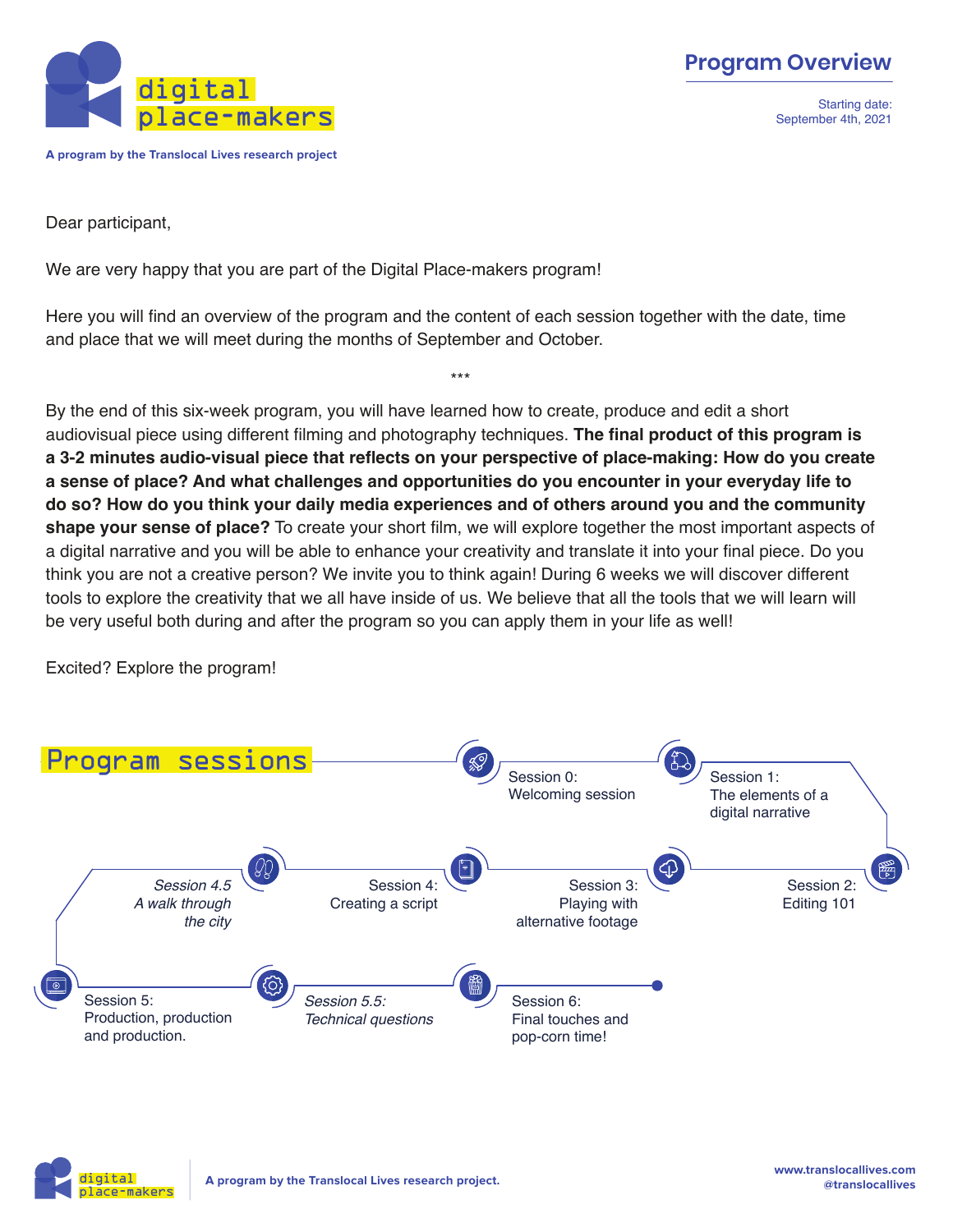#### **Session 0 — Welcoming Session**

*September 4th, 2021 from 10:00 to 13:00 at Erasmus University Rotterdam*

This session will be the official welcome to the program! You will be able to meet the whole group and introduce yourself. To warm up, we will have a discussion about **what place-making means to each of us** and share different perspectives around it. In addition, we will establish together the ethical ground rules, for example, about the privacy of the material we will share during the program, among other aspects.

**Keywords:** place-making, ethical guidelines.

# **Session 1 — The Elements of a Digital Narrative**

*September 11th, 2021 from 10:00 to 13:00 at Erasmus University Rotterdam*

Every audio-visual piece tells a story. That story can be short, long, deep, boring, interesting, impersonal, exciting, etc., but there is always a story. In this session we will explore the main elements that allow us to create a good story: the narrative question, the purpose, the voice, the mood, and the audience. With these elements, you will be able to start building the story you want to tell. **Important: the story you are going to create does not have to be about yourself or reflect your own place-making process.** We will talk about this in depth.

**Keywords:** digital narrative, story-telling, world-building.

#### **Session 2 — Editing 101**

*September 18th, 2021 from 10:00 to 13:00 at Erasmus University Rotterdam*

Last session we began to explore and define the elements of our story. To continue feeding our creativity, we are going to start playing with video and photography! **During this session we will learn how to edit material created by ourselves, from scratch.** In addition, we will briefly explore the technical components of an audio-visual piece (sound and image) and how to use them in favor of our story.

**Keywords:** editing, filming, photography.

#### **Session 3 — Playing with Alternative Footage** $\left( \bigoplus \right)$

*September 25th, 2021 from 10:00 to 13:00 at Erasmus University Rotterdam*

Many audiovisual pieces are not always constructed with material filmed or recorded by us. **In this session we will explore everything related to alternative footage: from youtube, instagram or tik-tok videos, to Hollywood movies and television news.** This material is known as found footage and can be a great addition to our piece. We will also learn how to download and use this material correctly, including pre-recorded sounds. For the enthusiasts, we will explore desktop filming, a cinema-art genre that invites us to **question issues related to the privacy of our data in online/offline spaces.**

**Keywords:** found footage, desktop filming, data privacy and ownership, digital platforms.